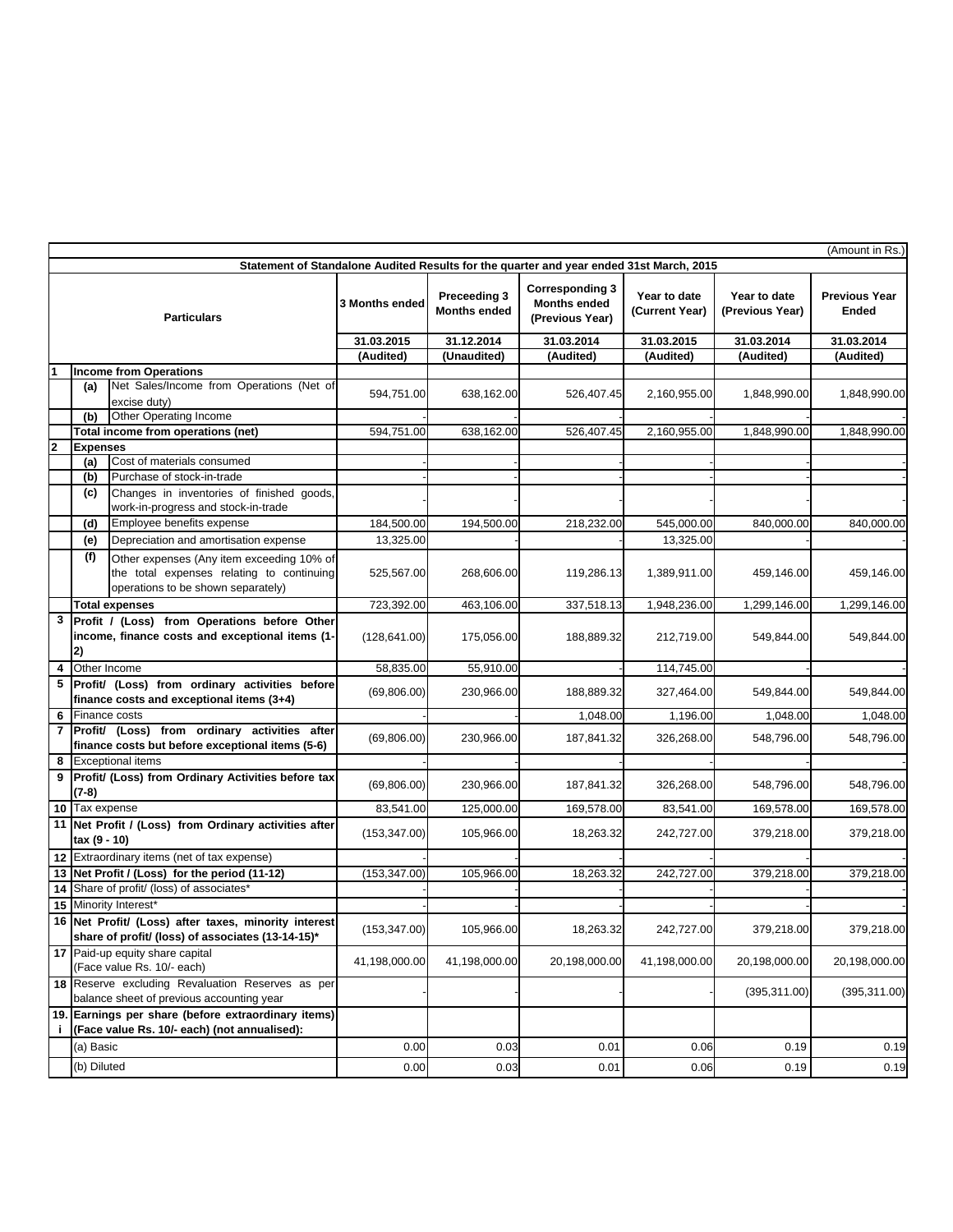| 19. Earnings per share (after extraordinary items)<br>ii (Face value Rs. 10/- each) (not annualised): |      |      |      |      |      |      |
|-------------------------------------------------------------------------------------------------------|------|------|------|------|------|------|
| (a) Basic                                                                                             | 0.00 | 0.03 | 0.01 | 0.06 | 0.19 | 0.19 |
| (b) Diluted                                                                                           | 0.00 | 0.03 | 0.01 | 0.06 | 0.19 | 0.19 |

\* Applicable in the case of consolidated results.

**Notes :**

1 The above financial results have been reviewed by the Audit Committee approved by the Board of Directors of the Company at the meeting held on 29.05.2015

2 The figures for the quarter ended 31st March, 2015 are the balancing figures between audited figures in respect of full financial year and the published year to date figures upto the third quarter of the current financial year

2 Previous year figures have been re-grouped, recast and rearranged whereever necessary.

**Sd/- By order of the Board For Vani Commercials Limited Mukesh Sukhija Director**

Place : New Delhi Date : 29.05.2015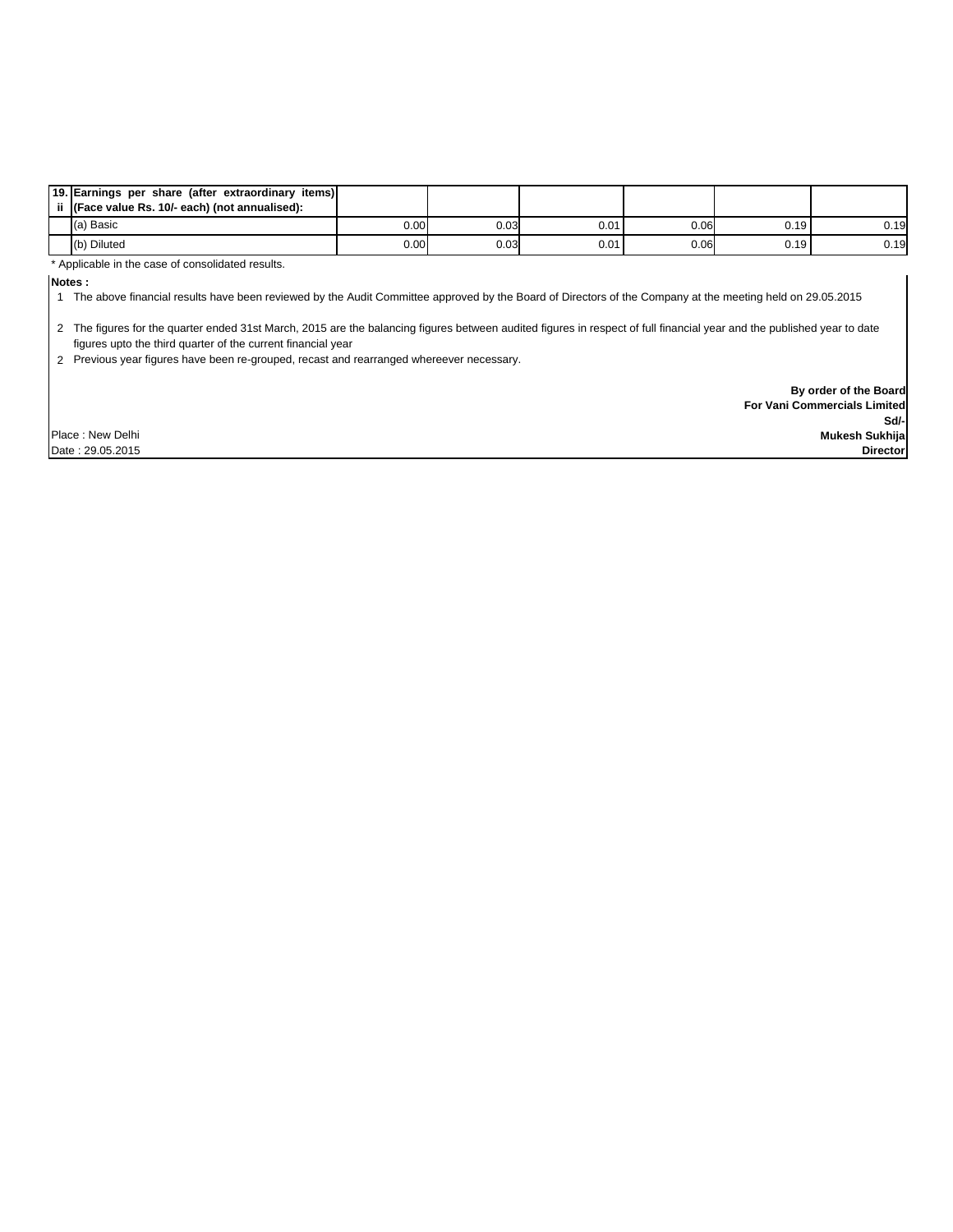|                                                       | Select Information for the Quarter and Year Ended 31st March 2015         |                                                                                                  |                   |                             |                                                           |                                |                                 |                        |
|-------------------------------------------------------|---------------------------------------------------------------------------|--------------------------------------------------------------------------------------------------|-------------------|-----------------------------|-----------------------------------------------------------|--------------------------------|---------------------------------|------------------------|
| <b>Particulars</b>                                    |                                                                           |                                                                                                  | 3 months<br>ended | Preceding 3<br>months ended | <b>Corresponding 3</b><br>months ended<br>(Previous Year) | Year to date<br>(Current Year) | Year to date<br>(Previous Year) | Previous year<br>ended |
|                                                       |                                                                           |                                                                                                  | 31.03.2015        | 31.12.2014                  | 31.03.2014                                                | 31.03.2015                     | 31.03.2014                      | 31.03.2014             |
| Α                                                     |                                                                           | <b>PARTICULARS OF SHAREHOLDING</b>                                                               |                   |                             |                                                           |                                |                                 |                        |
| $\overline{1}$                                        |                                                                           | <b>Public Shareholding</b>                                                                       |                   |                             |                                                           |                                |                                 |                        |
|                                                       |                                                                           | Number of shares                                                                                 | 3,558,400.00      | 3,558,400.00                | 1,628,400.00                                              | 3,558,400.00                   | 1,628,400.00                    | 1,628,400.00           |
|                                                       |                                                                           | Percentage of shareholding                                                                       | 86.37             | 86.37                       | 80.62                                                     | 86.37                          | 80.62                           | 80.62                  |
| $\overline{2}$                                        |                                                                           | Promoters and Promoter Group Shareholding                                                        |                   |                             |                                                           |                                |                                 |                        |
|                                                       | a)                                                                        | Pledged/ Encumbered                                                                              |                   |                             |                                                           |                                |                                 |                        |
|                                                       |                                                                           | Number of shares                                                                                 |                   |                             |                                                           |                                |                                 |                        |
|                                                       | $\blacksquare$                                                            | Percentage of shares (as a % of the total<br>shareholding of promoter and promoter group)        |                   |                             |                                                           |                                |                                 |                        |
|                                                       |                                                                           | Percentage of shares (as a % of the total share<br>capital of the Company)                       |                   |                             |                                                           |                                |                                 |                        |
|                                                       | b)                                                                        | Non - encumbered                                                                                 |                   |                             |                                                           |                                |                                 |                        |
|                                                       |                                                                           | Number of shares                                                                                 | 561,400.00        | 561,400.00                  | 391,400.00                                                | 561,400.00                     | 391,400.00                      | 391,400.00             |
|                                                       |                                                                           | Percentage of shares (as a % of the total<br>shareholding of the Promoter and Promoter<br>qroup) | 100.00            | 100.00                      | 100.00                                                    | 100.00                         | 100.00                          | 100.00                 |
|                                                       |                                                                           | Percentage of shares (as a % of the total share<br>capital of the Company)                       | 13.63             | 13.63                       | 19.38                                                     | 13.63                          | 19.38                           | 19.38                  |
|                                                       |                                                                           |                                                                                                  |                   |                             |                                                           |                                |                                 |                        |
|                                                       | <b>Particulars</b>                                                        |                                                                                                  |                   |                             |                                                           |                                | 3 Months ended 31.03.2015       |                        |
|                                                       | В<br><b>INVESTOR COMPLAINTS</b>                                           |                                                                                                  |                   |                             |                                                           |                                |                                 |                        |
|                                                       | Pending at the beginning of the quarter                                   |                                                                                                  |                   |                             |                                                           |                                | Nil                             |                        |
| Received during the quarter                           |                                                                           |                                                                                                  |                   |                             |                                                           |                                | Nil                             |                        |
| Disposed of during the quarter                        |                                                                           |                                                                                                  |                   |                             |                                                           | Nil                            |                                 |                        |
| Remaining unresolved at the end of the quarter<br>Nil |                                                                           |                                                                                                  |                   |                             |                                                           |                                |                                 |                        |
|                                                       | By order of the Board<br>For Vani Commercials Limited<br>Place: New Delhi |                                                                                                  |                   |                             |                                                           |                                | Sd/-<br>Mukesh Sukhija          |                        |
|                                                       | Date: 29.05.2015<br><b>Director</b>                                       |                                                                                                  |                   |                             |                                                           |                                |                                 |                        |